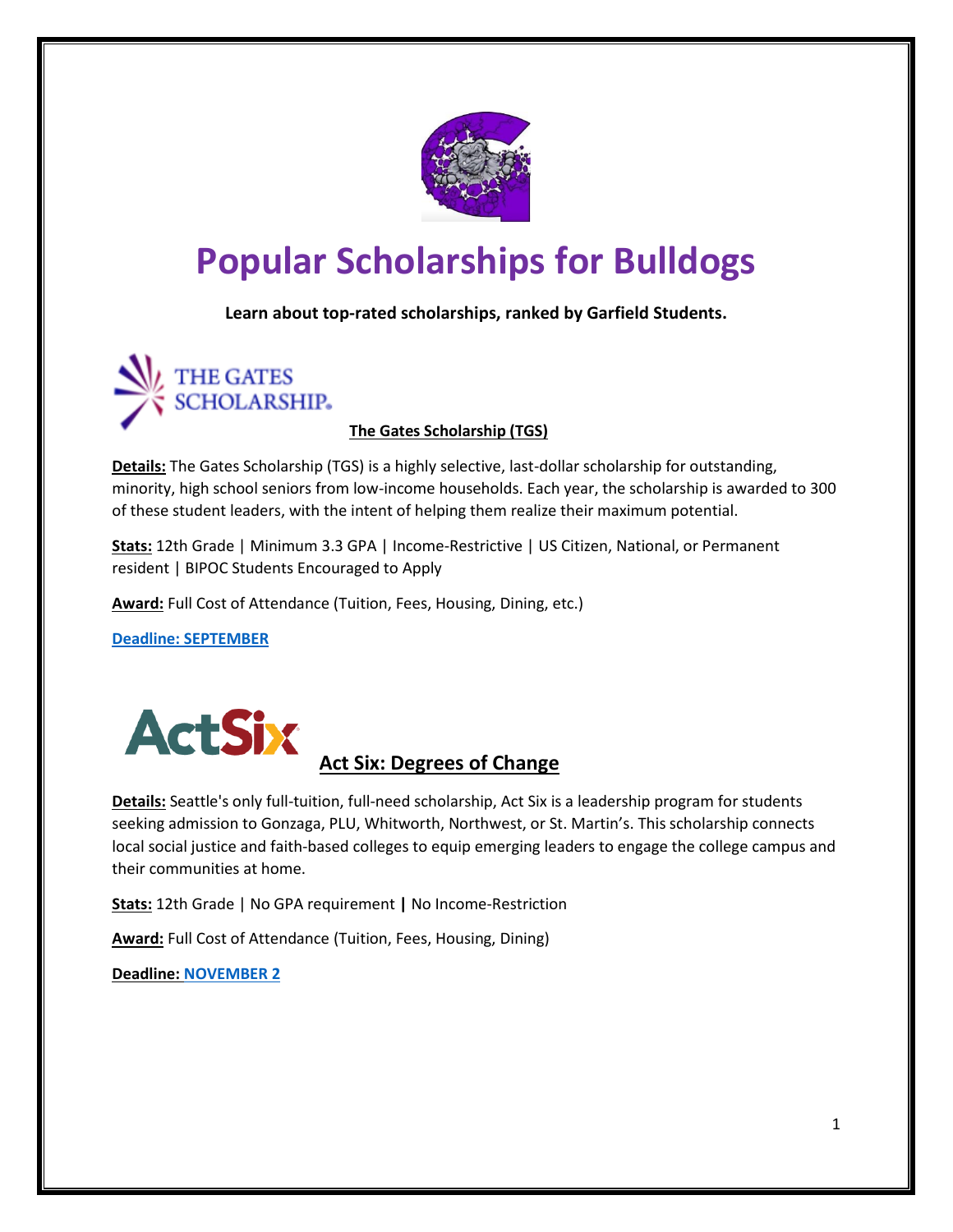

# **Sullivan Leadership Award: Seattle University**

**Details:** Each year, Seattle University selects nine incoming freshmen to receive the Sullivan Leadership Award. This award covers the entirety of their undergraduate tuition, housing, and meals for four years of study.

**Stats:** 3.7 GPA | 12th Grade **|** Must Apply Early Action at SU **|** Undocumented Qualify **|** No Income-Restriction

**Award:** Full Cost of Attendance (Tuition, Fees, Housing, Dining)

**Deadline: [NOVEMBER 15](https://www.seattleu.edu/sullivan/)**



# **Husky Promise: University of Washington**

**Details:** The Husky Promise guarantees full tuition and standard fees will be covered by grant or scholarship support for eligible Washington state students. You will not have to pay back these grants and scholarships. You can also be assured that if tuition increases, the financial aid you receive will increase as well.

**Stats:** 12th Grade | Must Enroll at UW SEA **|** TAC **|** BOTHELL **|** Income-Restrictive **|** Undocumented Qualify

**Award:** Full Tuition + Fees

**Deadline: [JANUARY 15](https://www.washington.edu/huskypromise/)**



### **Leadership 1000**

**Details:** The Leadership 1000 Scholarship awards funding to certain high school seniors attending eligible high schools and who are planning to enroll in a Washington state college or university.

**Stats:** Minimum 2.5 GPA | Undocumented Qualify | Income Restrictive | Full-Time College Enrollment

**Award:** Up to \$5000 (renewable)

**[Deadline: JANUARY 31](https://www.collegesuccessfoundation.org/scholarship/leadership-1000-scholarship/#application)**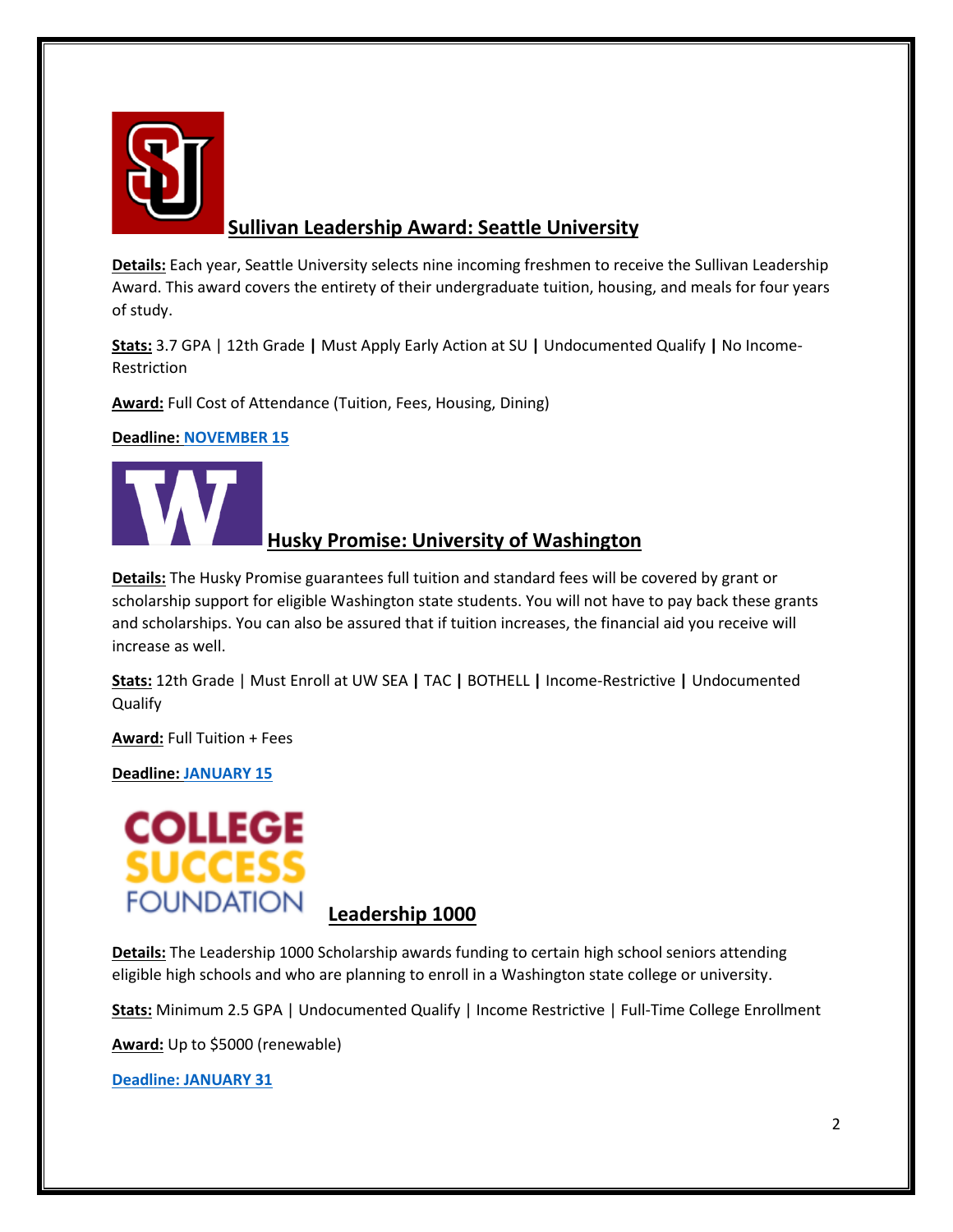

**Details:** The fund was intended to capture the spirit and vision of Martin Luther King, Jr. and to ensure that his dream lives on in all of us. The scholarship is renewable for all four years of college.

**Stats:** Minimum 2.5 GPA | Undocumented Qualify | Income Restrictive | 12th Grade

**Award:** \$4000/year for 4-yrs (4-yr College) & \$2000/year for 2-yrs (2-yr College)

**[Deadline: JANUARY 31](https://www.collegesuccessfoundation.org/scholarship/martin-luther-king-jr-scholarship/#eligibility)**



## **Garfield Golden Grad**

**Details:** The only scholarship for any Garfield senior who applies! The Garfield Golden Grad Scholarship is sponsored by GHS alumni, awarding up to about 45 students each year. Scholarships are for seniors pursuing a 2-year or 4-year degree in various fields, trades and vocations.

**Stats:** No Minimum GPA | 12th Grade **|** Undocumented Qualify **|** No Income-Restrictions

**Award:** Various Awards ranging from \$2000-\$5000

**Deadline: EARLY MARCH (details released in Feb.)**



**Details:** Seattle Promise provides personal support to transition from high school and succeed in college and up to two years (or 90 credits or first degree, whichever comes first) of free college tuition at North Seattle College, Seattle Central College, or South Seattle College. Additional support for books, transportation, housing, etc. is also available to those with financial need. All Seattle Public High Schools graduates are eligible regardless of grade point average (GPA), income, ability or country of birth.

**Stats:** 12th Grade | No GPA requirement **|** No Income-Restriction |

**Award:** Full Tuition & Some Fees

**Deadline: MULTIPLE DUE DATES THROUGHOUT THE SCHOOL YEAR**